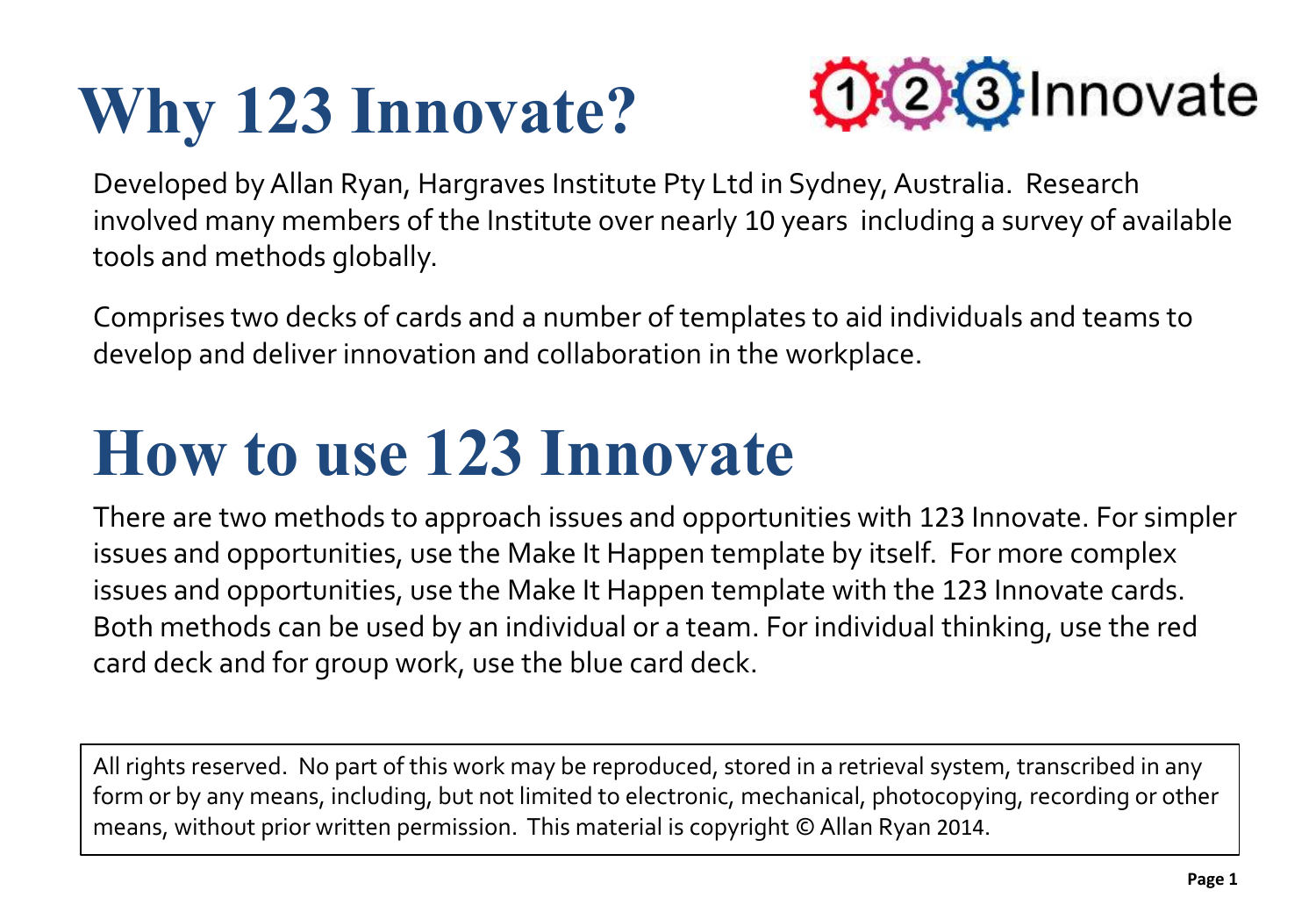### **Introduction**



#### **Seeing Innovation => Insight for Exploration**

Before we can start to innovate, we must open up the mental space for novelty and creativity to occur. We must become mindful of an alternative future. Permission must be given to embrace uncertainty and explore the future. Only in this way, can people see the potential for innovation as new ways of thinking and doing.

#### **Thinking Innovation => Ideas for Exploitation**

Having seen the potential for novelty and change, innovation then becomes possible. It takes practical shape as teams generate new ideas and explore options. This phase is often expansive, experimental and iterative, as boundaries are crossed, and new ideas are combined in the search for novel solutions. Problems are reframed as opportunities, and entrepreneurial insight is applied to the design of innovative products, services, business models and productive systems. This requires detailed information search and analysis, design capability, and the specification of actionable knowledge as a path to exploitation.

#### **Doing Innovation => Action for Implementation**

Having explored, experimented and mapped the path to exploitation, it is then time to implement ideas and put them to work. This requires skills in organisation, leadership, resource selection and coordination. It builds on the cognitive capabilities displayed in the first two phases of this process and combines these skills with practical organisational behaviours. In this way, new routines and processes are implemented, thereby completing the cycle of 123 Innovate.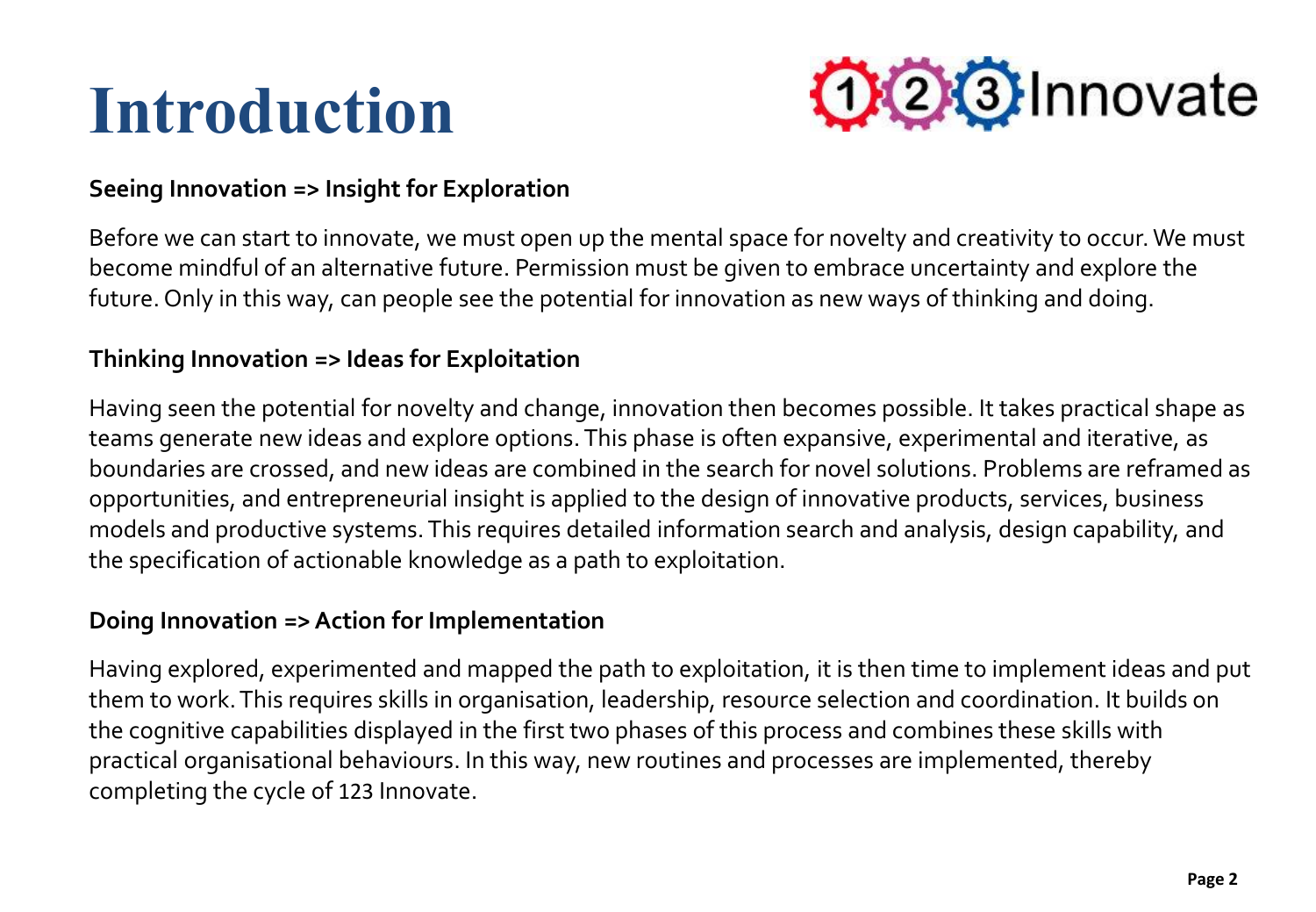

### **Innovation**

### Implementing ideas that add value



**Seeing** is critical. Seeing clearly helps to analyse problems more objectively and comprehensively. Ask questions.

**Thinking** takes all sorts of people – it's about individuals and teamwork.

**Doing:** Ideas on their own are not enough - they need to be turned into solutions.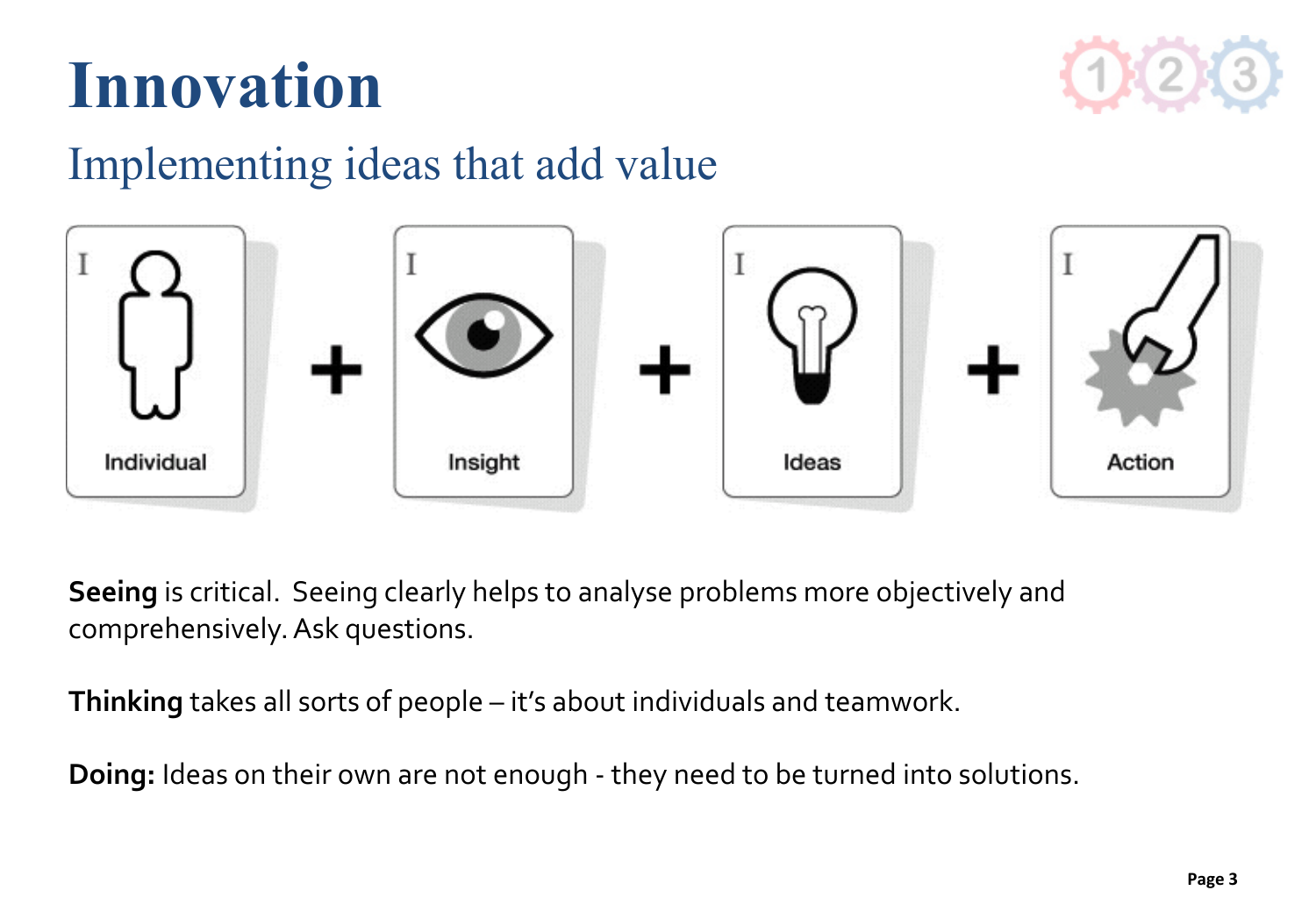### **Innovative people**



*Seeing* incorporates three strengths: curiosity and interest in the world; love of learning; and appreciation of beauty and excellence. As the title suggests, seers are particular proficient at understanding their current environment and projecting their imagination into the future. They are inquisitive and will cast their gaze down all manner of avenues in order to locate evidence that may lead to a prospective result. They are respected for their excellent communication skills as well as their courage. A strong see-er welcomes change and is keen to take a punt on those bold new ideas.

Moving on to *thinking*, we can see a different set of three strengths at work: judgment; perspective (or wisdom); and creativity. Thinkers operate on both common sense and imagination. In order to reach a valuable conclusion to their dilemma, thinkers will exhaust all available sources of knowledge—both literal and lateral. They are great decision-makers, always applying thorough reasoning and drawing on their wealth of experience. They're also a bottomless pit of exceptional and potentially ground-breaking ideas. When confronted with difficult scenarios, thinkers examine the bigger picture and concoct solutions for the future with relative ease.

The final three strengths on this side of our tally map are all about *doing*: zest; industry (perseverance); and valour (or bravery). Doers relish taking action and throw themselves completely and wholeheartedly into everything they undertake, regardless of whether a task is simple or taxing. They get straight down to business without hesitation or fuss and take control of the situation. The doer is also a methodical individual and can competently juggle numerous responsibilities simultaneously. If necessary, they will happily venture out on their own two feet if that is what is required to get the job done. Doers are lively, conscientious and marked by fierce determination. They have a never-say-die attitude that will see them get tasks completed, even in the face of adversity.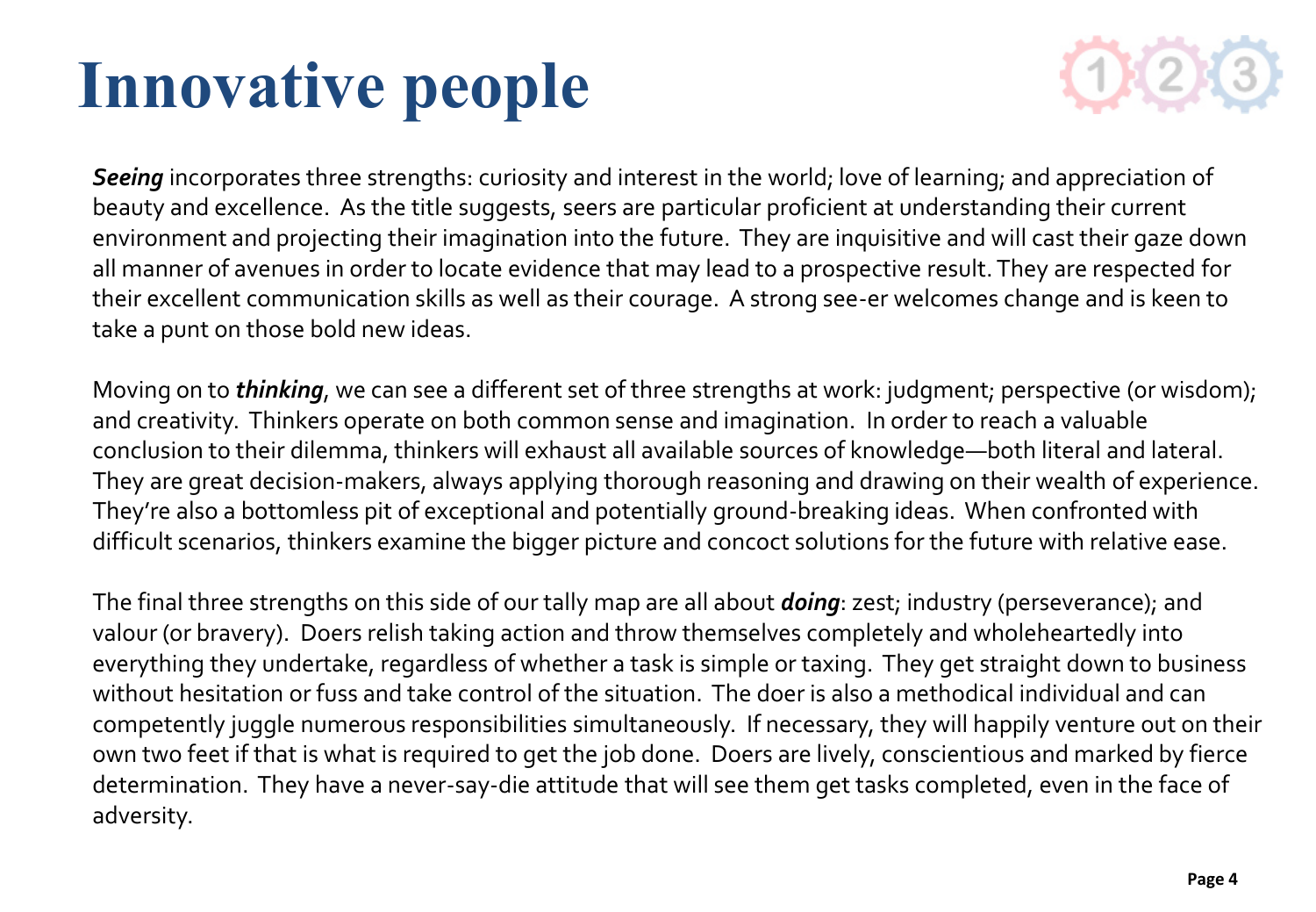### **123 Innovate**



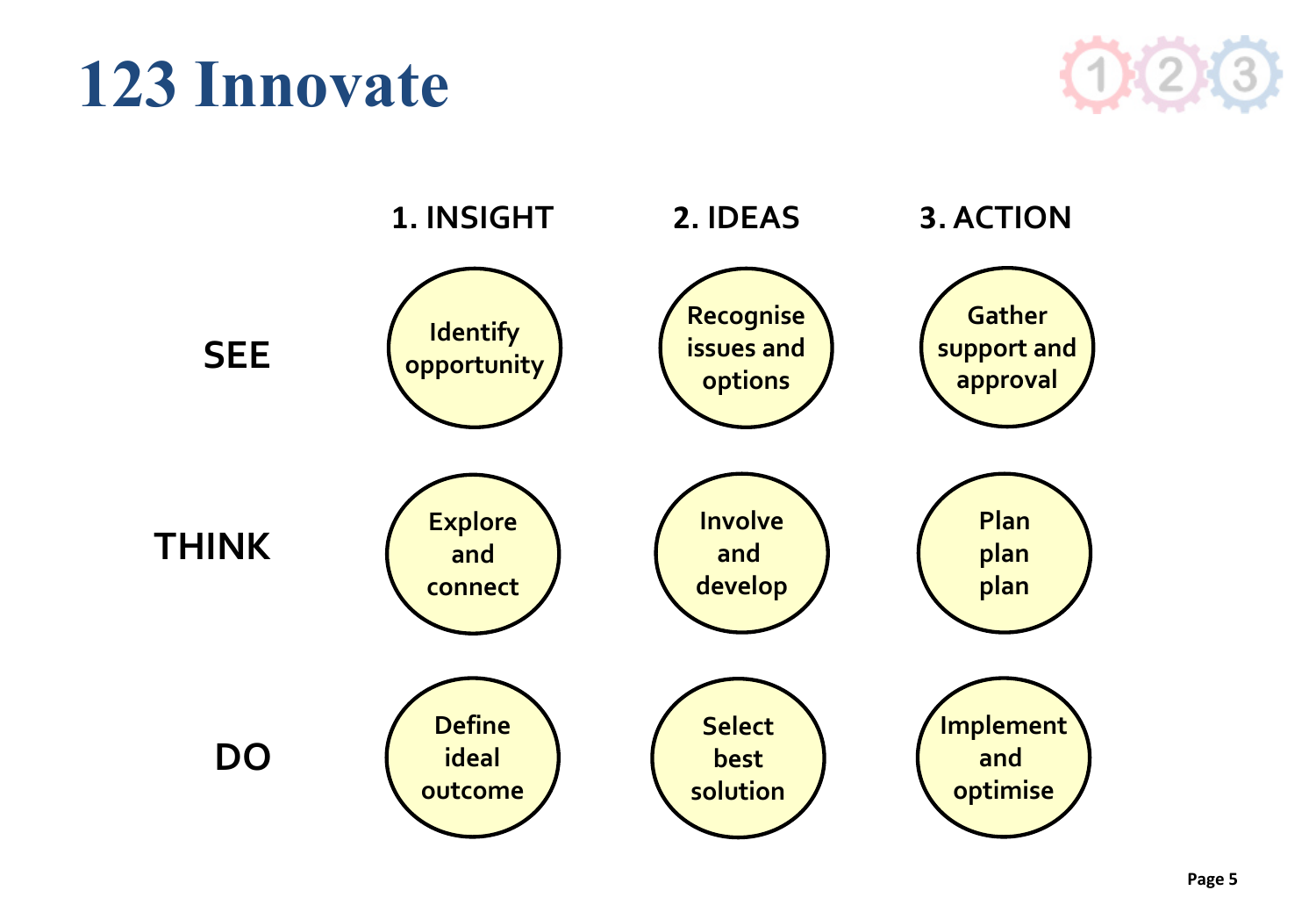### **Five Step Process of Innovation**



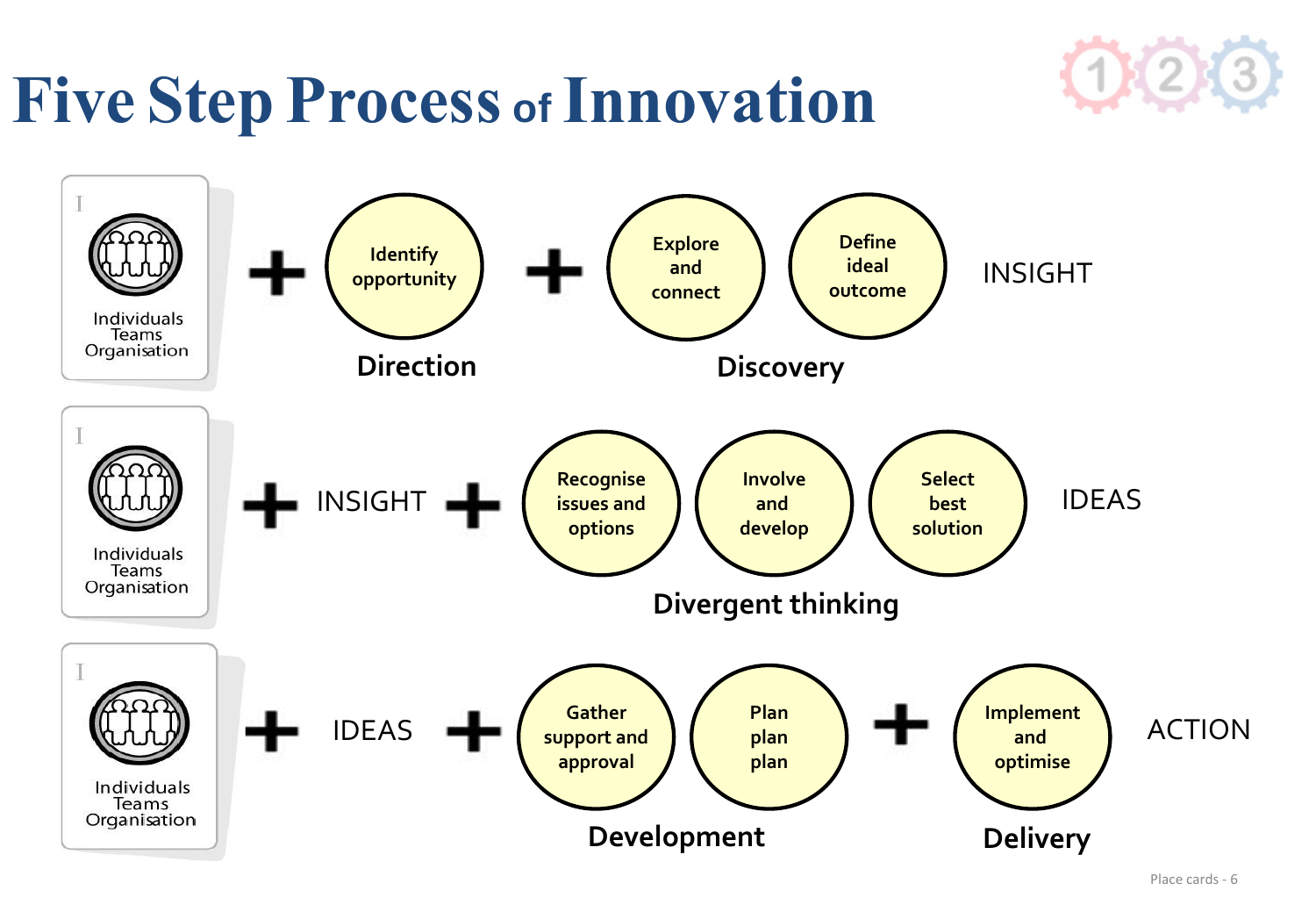### **123 Innovate**

#### **WHY or (Y=YOU) INSIGHT**

**Goals** Me and we *Initial hypothesis Why are we here? (Write the Purpose of the meeting, problem being discussed or focus)*

#### **See**

**Questions** Conversation *Uncover opportunities What questions should you ask?*



**Do** Collaboration Implementation *Reduce risk Action Plan*

Action Plan<br> *B Action Plan*<br> *B answer the question*<br> *S answer the question* **Think** Tools & teams Ideation *Grow options Individual ideas to solve the problem or answer the question*

**ACTION**



1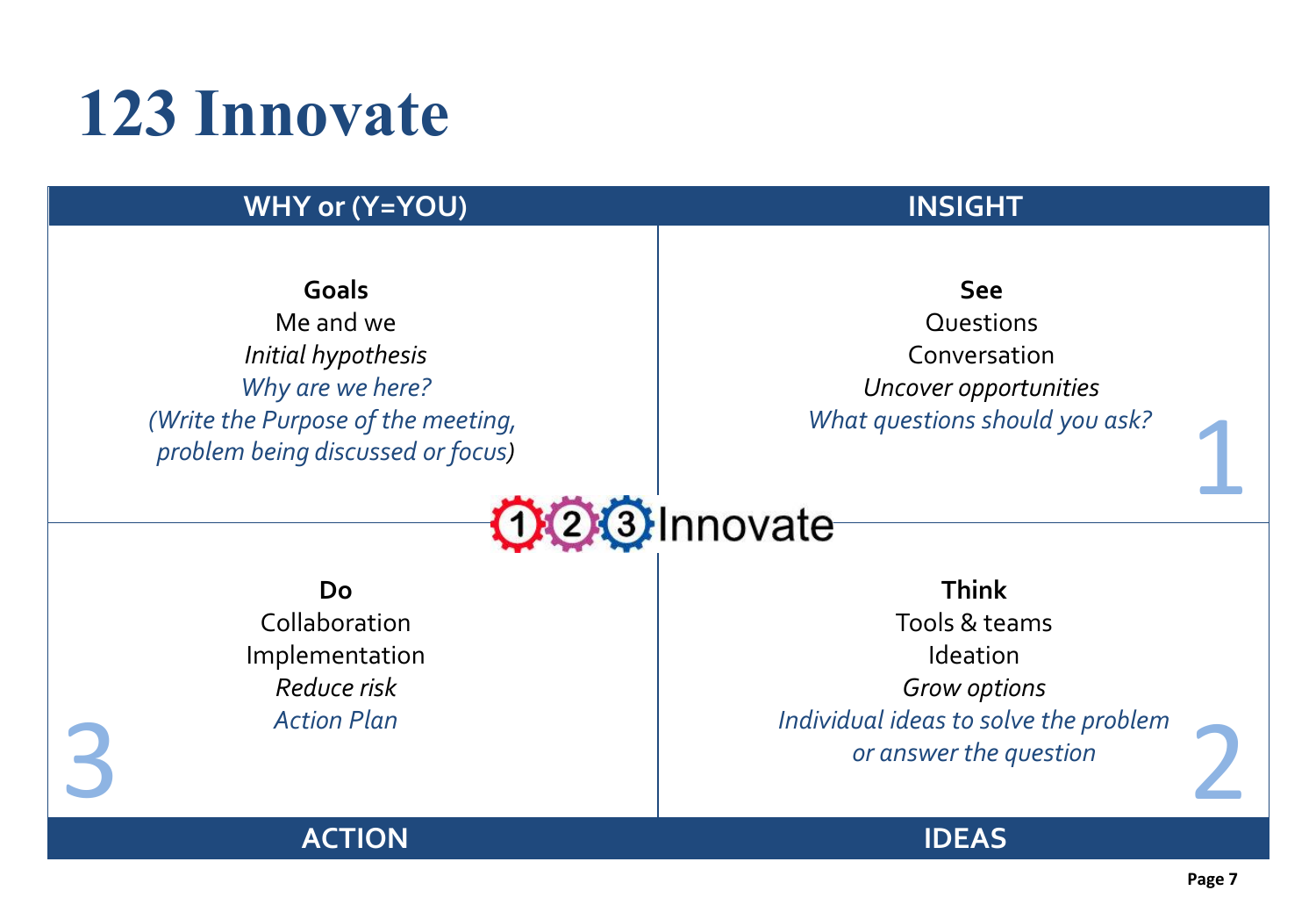

### **Make It Happen Template**

#### **Step 1**

Before commencing, define the overall objective or, strategy and alignment of your issue/opportunity.

#### **Step 2**

Start with the top left box and describe the particular issue or opportunity that you are addressing. Be specific and focus on the benefits to you and your team. Then brainstorm your thoughts, completing the template areas 1, 2 and 3. You can work in any order. When complete, discuss your thoughts with a partner.

Then, complete the three small boxes from the viewpoint of your customer.

#### **Step 3**

Make your actions real. Record follow up actions on a whiteboard, wall or work or action plan.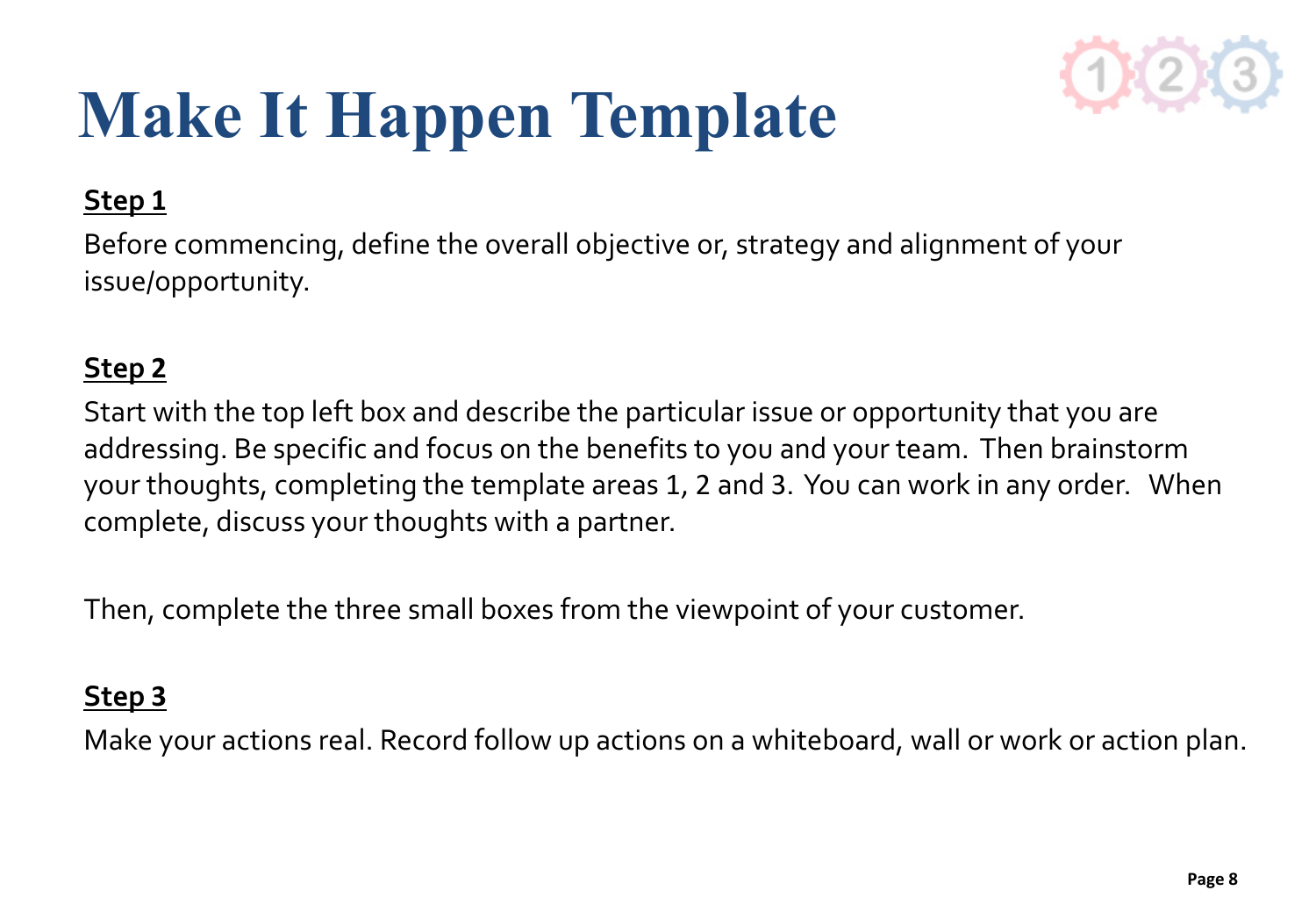

### **Make It Happen Template**



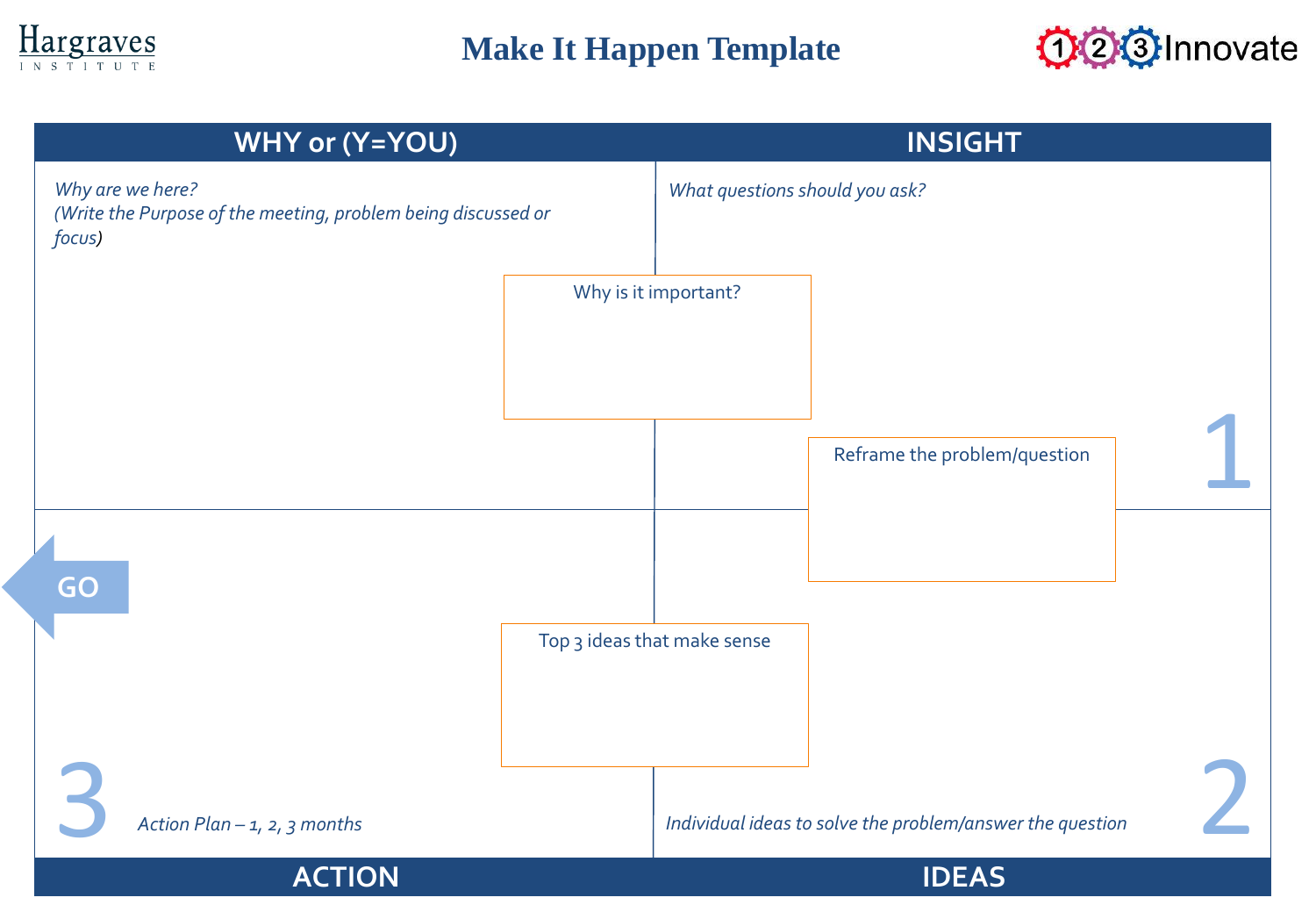



*Act on opportunities when you see them.*

Act on opportunities when you see them.

Write down your thoughts

Try looking at things differently

Proactively identify change opportunities

Identify the key stakeholders

Set challenging but achievable targets

*Identify Issue*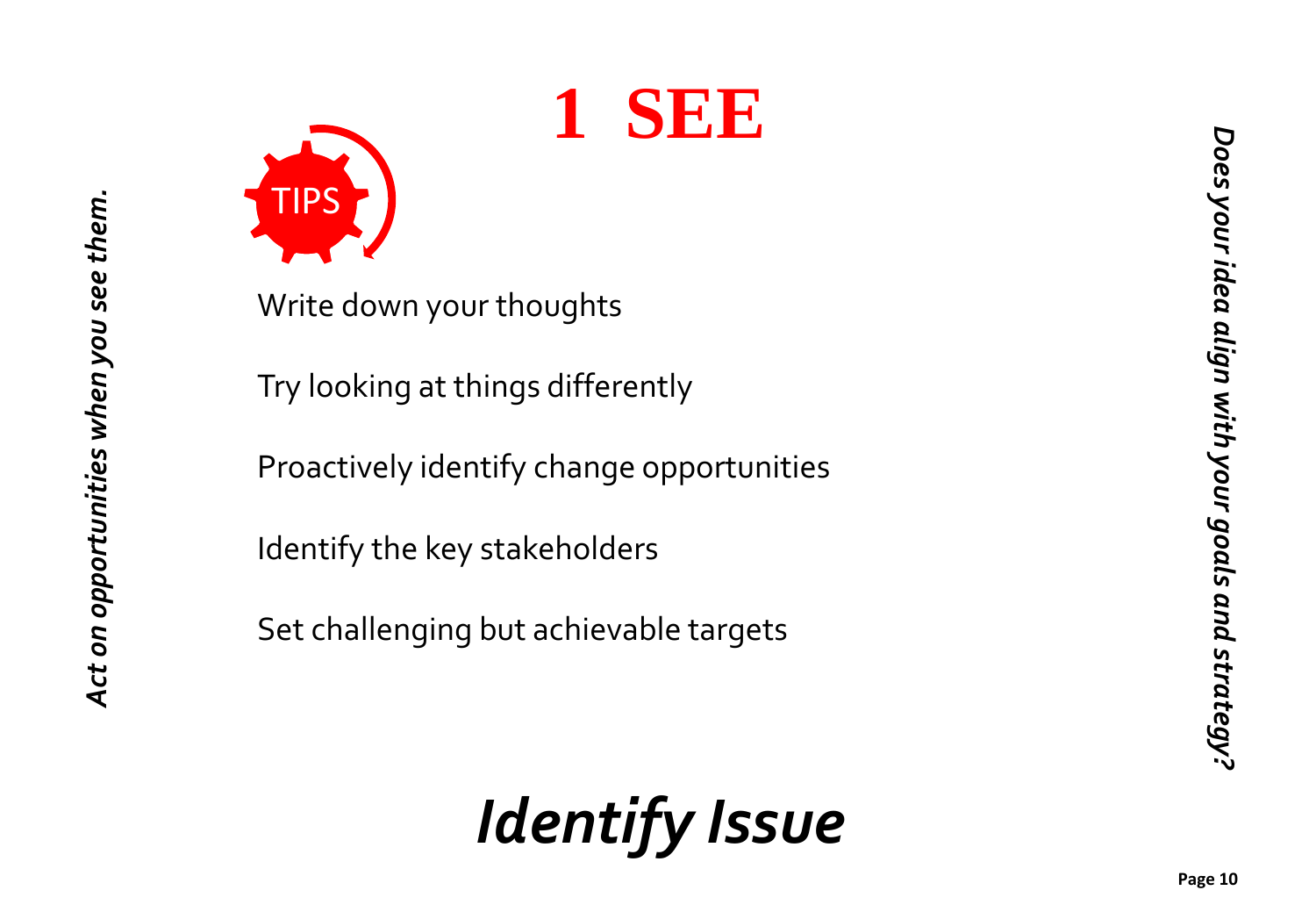

**1 DO**

Work out desired outcomes

Express your feelings

Go with your hunches

Ask for feedback

*Spend time on what adds value.*

Spend time on what adds value.

**Catalyst Conversation** What is the need?

What is the evidence?

Who's the user? Why do they want change?

### *Define ideal*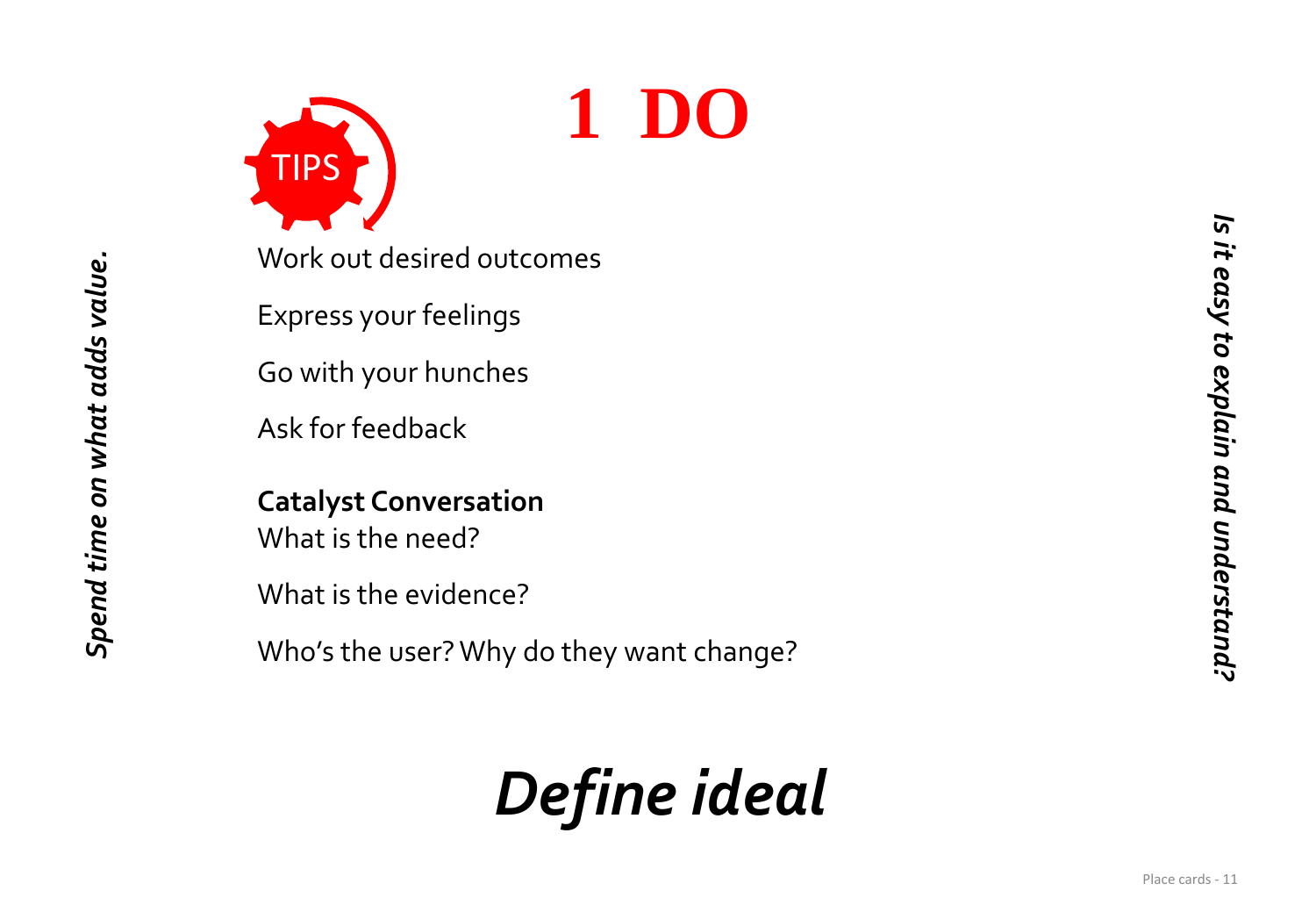



*Spend time on what adds value.*

Spend time on what adds value.

Work out desired outcomes

Express your feelings

Go with your hunches

Ask for feedback

**First Listener | Catalyst Conversation** What is the need?

What is the evidence?

Who's the user? Why do they want change?

### *Define ideal*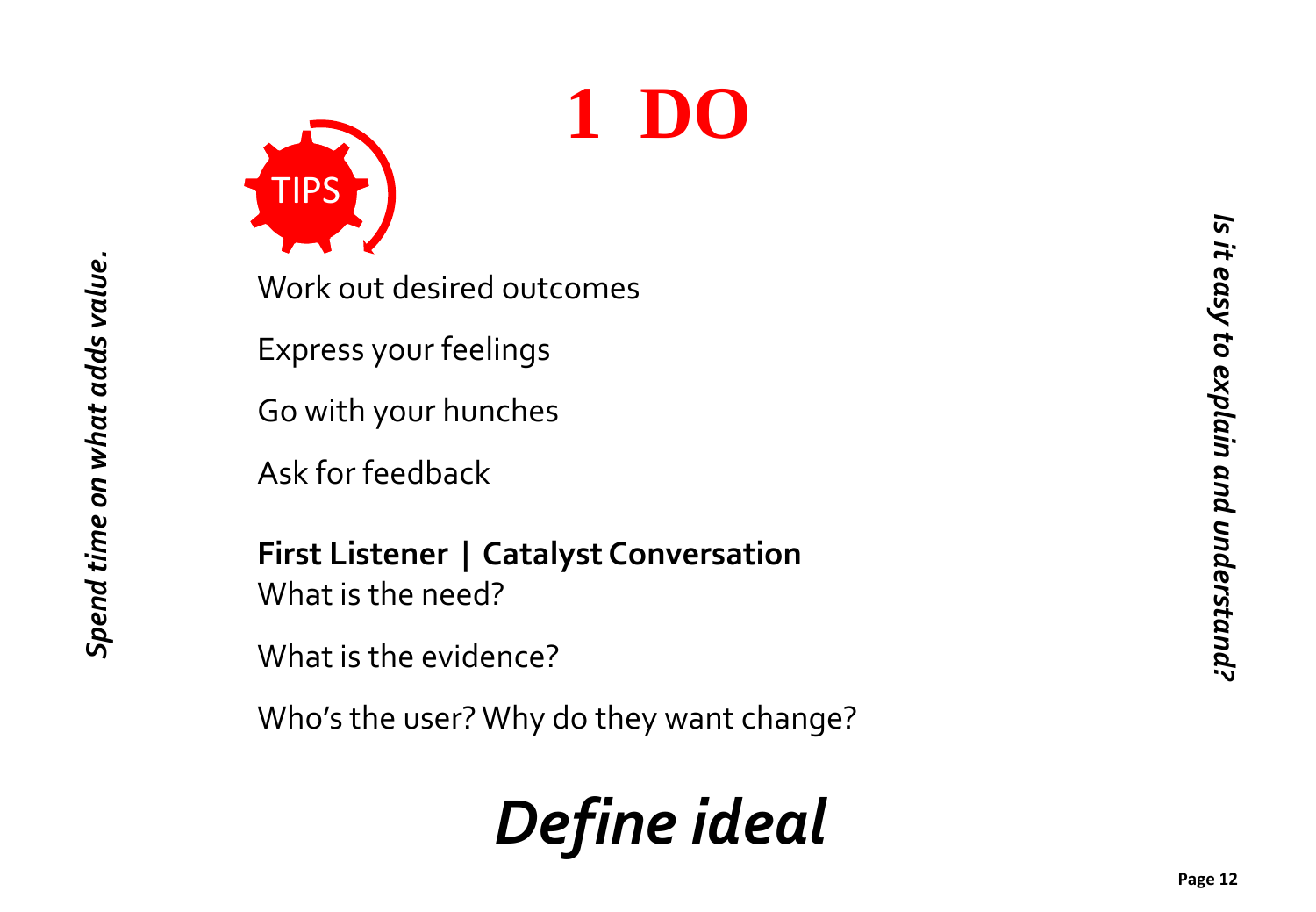



*Ask… Is there a better way?*

Ask… Is there a better way?

Jot down your thoughts and ideas

Make time to consider both sides

Look out the window

Try new things

### *Recognise issue and options*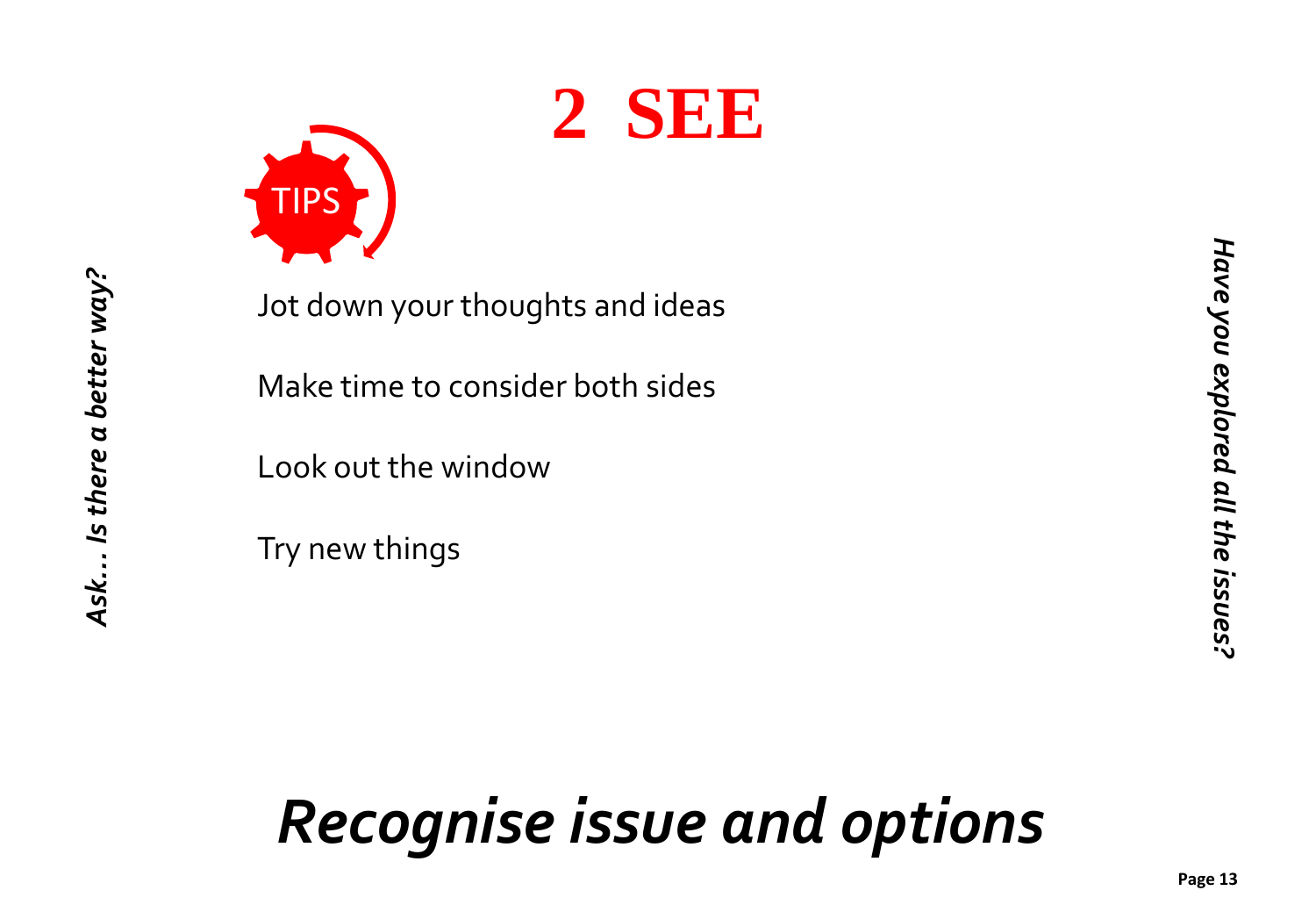

Use criteria

Provide useful feedback

Be an idea -nurturer

Remember to smile and have a laugh

Stop and reflect

*Understand and capture detail.*

Understand and capture detail.

**Catalyst Conversation** How do others solve this problem?

What other ways could you have the desired impact?

In an ideal world how would you solve the issue?

### *Select best solution*

**2 DO**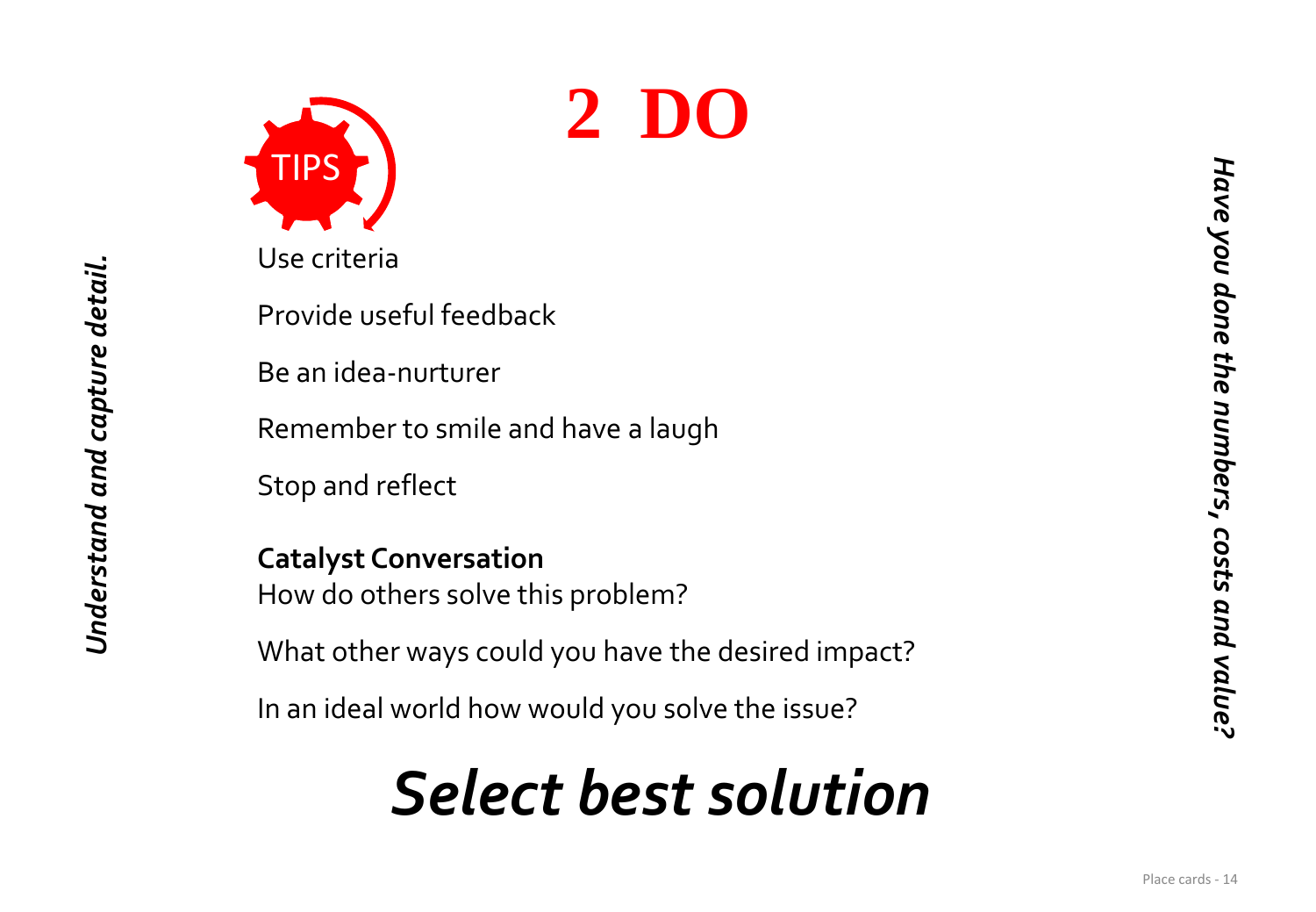



Use criteria

*Understand and capture detail.*

Understand and capture detail.

Provide useful feedback

Be an idea -nurturer

Remember to smile and have a laugh

Stop and reflect

**First Listener | Catalyst Conversation** How do others solve this problem?

What other ways could you have the desired impact?

In an ideal world how would you solve the issue?

### *Select best solution*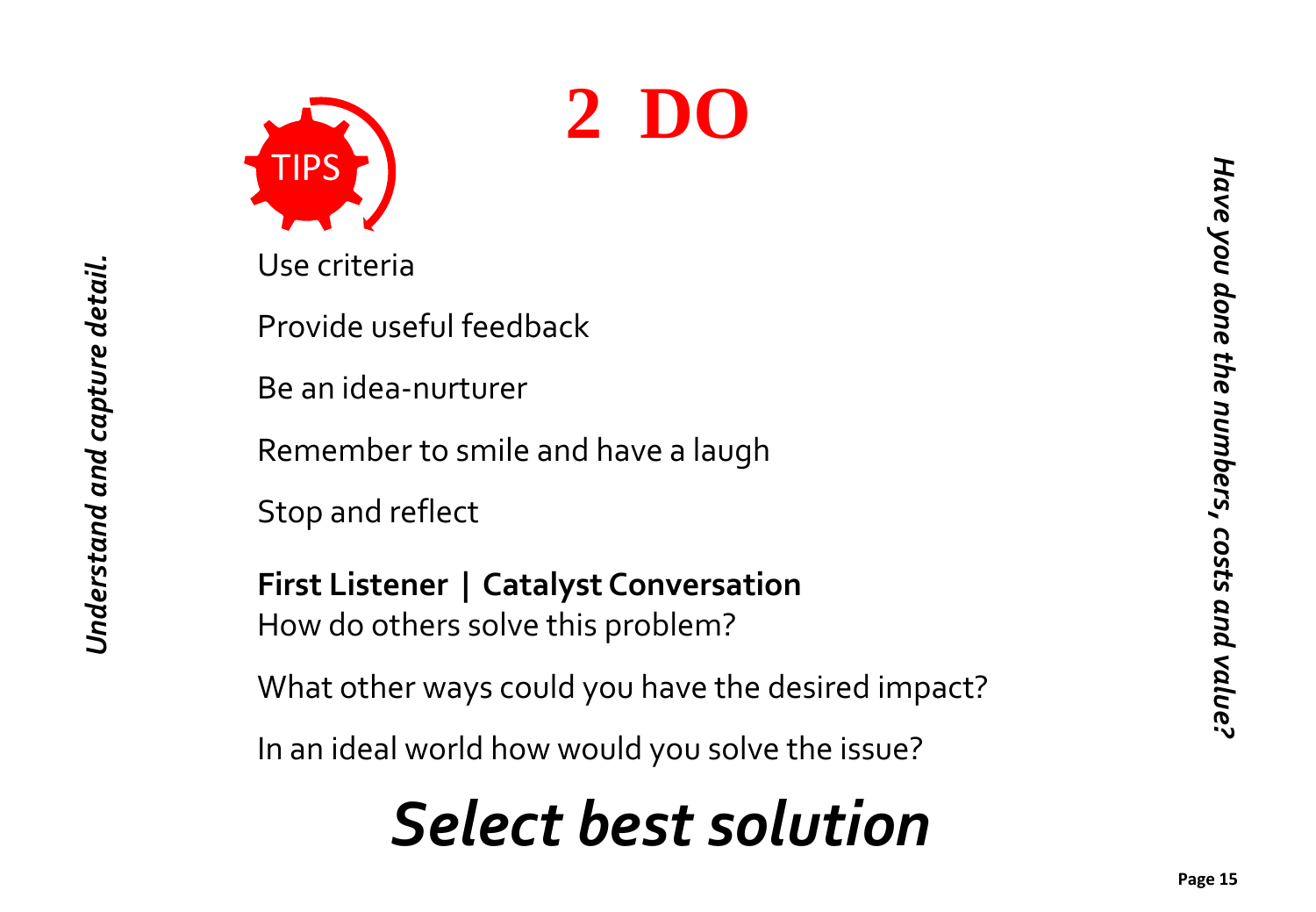

# **3 THINK**

Follow through

Demand accountability

Be open about own agenda

Have agendas for meetings

Share your experiences with others

*Plan, plan, plan*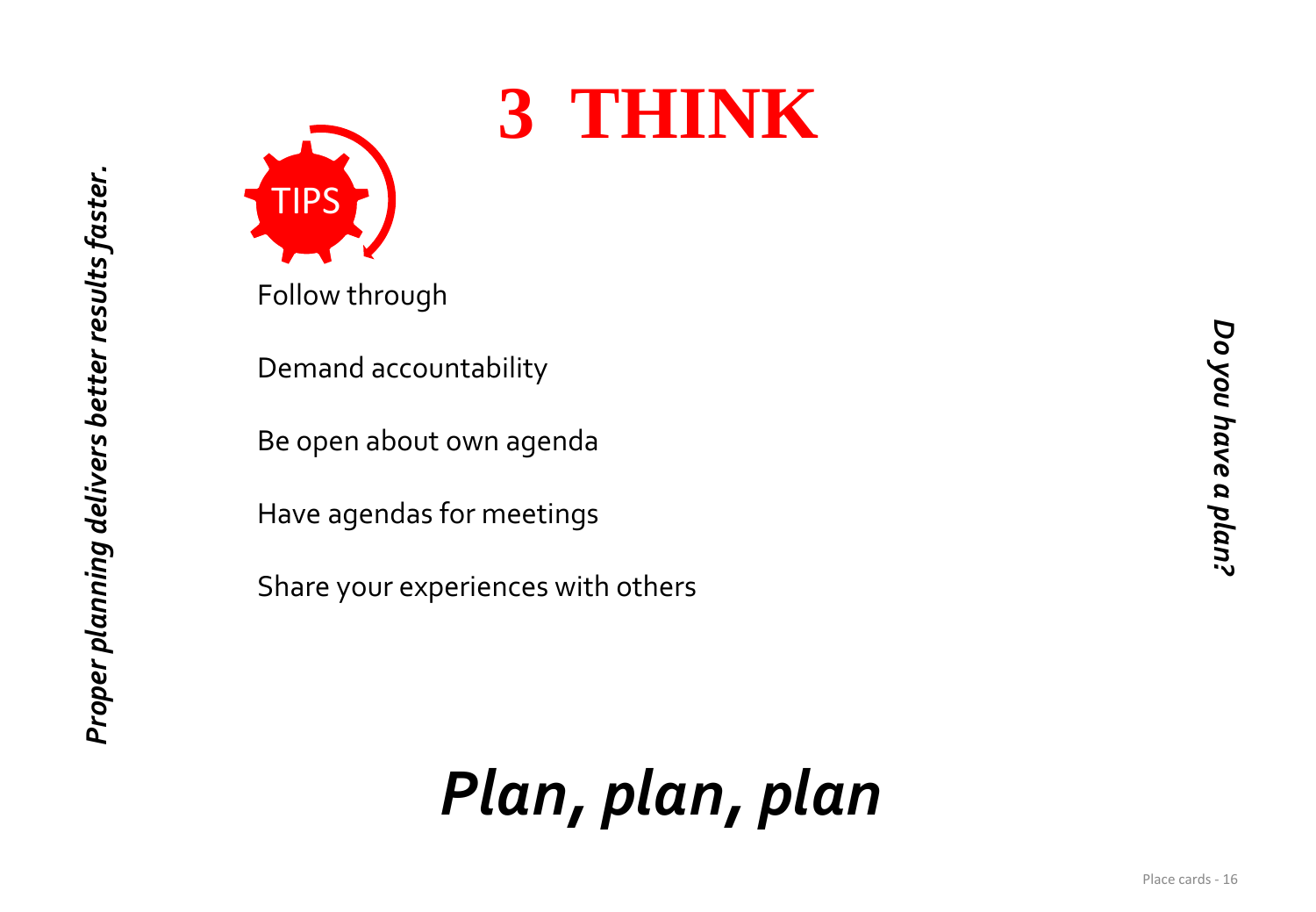

# **3 THINK**

Follow through

Demand accountability

Be open about own agenda

Have agendas for meetings

Share your experiences with others

*Plan, plan, plan*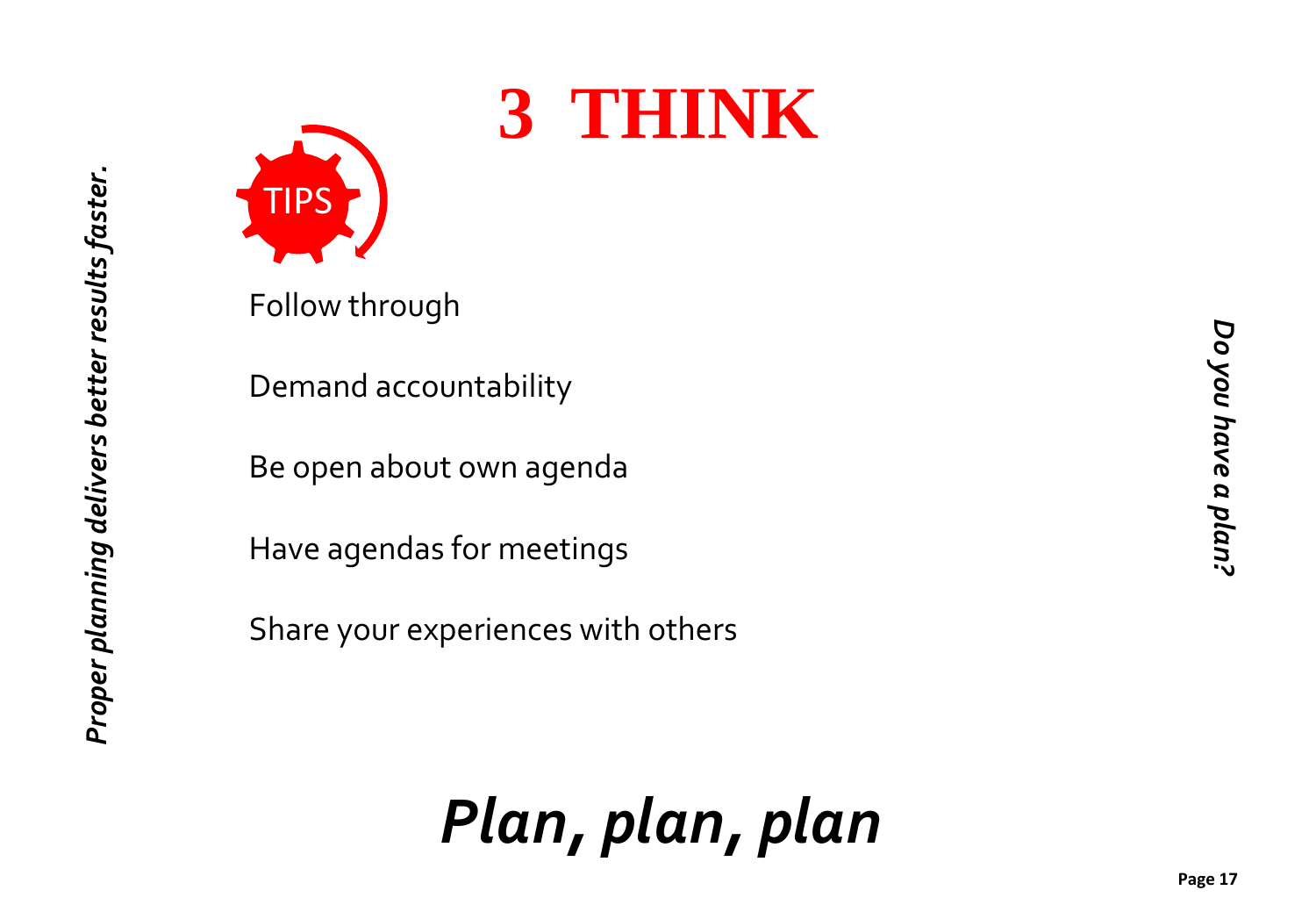

Monitor progress

Expect excellence

Consider lessons learnt

Generate a shared understanding

### **First Listener | Catalyst Conversation**

How can you test the idea? What are the assumptions and are you sure?

What's the impact wanted? What resources would be needed?

**3 DO**

Who are the stakeholders? How could you get their support in testing and refining?

### *Implement and optimise*